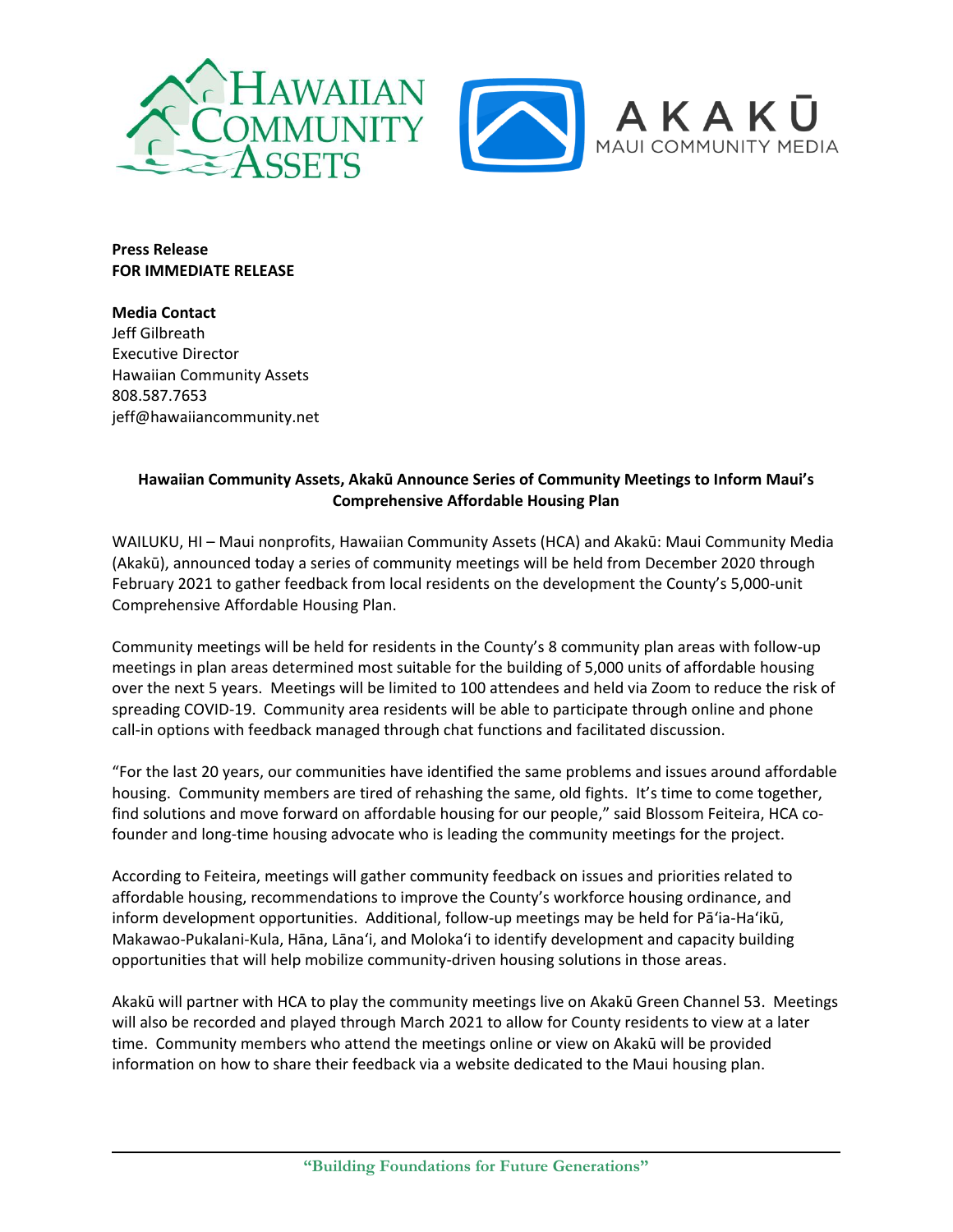"We are very excited to be working with Hawaiian Community Assets to help bring this series of solution-oriented meetings to the residents of Maui County. With input from the many voices that make up our community, we can come together and identify how to make meaningful progress on this long standing issue," said Jay April, Akakūʻs President and CEO.

HCA was awarded a contract from the County of Maui in November to develop the comprehensive affordable housing plan that will come before the County Council for review in March 2021 and approval in June 2021. HCA is the lead organization for the project and has assembled a team of experts including Ms. Feiteira, PBR Hawaii and Associates, Austin, Tsutsumi, and Associates, the University of Hawaii, Hawaii Appleseed Center for Law and Economic Justice, Rural Community Assistance Corporation, and Stanley Keasling Consulting.

"The plan will promote smart growth development as the right path to 5,000 affordable homes in 5 years. Following 'smart growth' principles, we will be engaging community, looking at a variety of housing and policy options, and focusing on density and in-fill housing development near public transportation to the greatest extent possible. Our approach will help maximize the use of available infrastructure so we can reduce housing costs on our local families while at same time keeping the country, country," said HCA Executive Director, Jeff Gilbreath. "We mahalo the County, Akakū, and our team of experts for their partnership and look forward to working with community to create a plan that will put affordable housing development front-and-center as a COVID economic recovery strategy."

| <b>Community</b> | <b>Date</b>            | Registration                                                       |
|------------------|------------------------|--------------------------------------------------------------------|
| <b>Plan Area</b> |                        |                                                                    |
| Wailuku-         | Tues,                  | Housing Policy Workshop                                            |
| Kahului          | Dec 8 <sup>th</sup>    | https://us02web.zoom.us/webinar/register/WN_5fUHHF3TRqywYTjXutzlKw |
| Wailuku-         | Tues,                  | Housing Development Workshop                                       |
| <b>Kahului</b>   | Dec 22nd               | https://us02web.zoom.us/webinar/register/WN_jl4V0CZLT5ie4VCKYaYUwQ |
| Makawao-         | Tues,                  | Housing Policy Workshop                                            |
| Pukalani-        | Jan 5 <sup>th</sup>    | https://us02web.zoom.us/webinar/register/WN_p-g1KaO9QDi6yYYlePRlbw |
| Kula             |                        |                                                                    |
| Hāna             | Tues,                  | Housing Policy Workshop                                            |
|                  | Jan $12^{\text{th}}$ , | https://us02web.zoom.us/webinar/register/WN_OkyfnJEOQ4Czy8FM1NqapQ |
| Lāna'i           | Thurs,                 | <b>Housing Policy Workshop</b>                                     |
|                  | Jan 14 <sup>th</sup>   | https://us02web.zoom.us/webinar/register/WN_Cb14GQcdT4KbL91CoktsOg |
| Kīhei-           | Tues,                  | Housing Policy Workshop                                            |
| <b>Makena</b>    | Jan 19 <sup>th</sup>   | https://us02web.zoom.us/webinar/register/WN_x5GOGHnCSC6E9Trc4ttXTA |
| <b>West Maui</b> | Tues,                  | Housing Policy Workshop                                            |
|                  | Jan 26 <sup>th</sup>   | https://us02web.zoom.us/webinar/register/WN_ythXyKujQXWWdxo2u4jXTQ |
| Moloka'i         | Tues,                  | Housing Policy Workshop                                            |
|                  | Feb 2 <sup>nd</sup>    | https://us02web.zoom.us/webinar/register/WN mq 8zmtuRSerZIwSBcmghg |
| Pā'ia-Ha'ikū     | Tues,                  | Housing Policy Workshop                                            |
|                  | Feb 9 <sup>th</sup>    | https://us02web.zoom.us/webinar/register/WN_kk5uSHVKTaywf_zgwEL8lg |
| Kīhei-           | Tues,                  | Housing Development Workshop                                       |
| <b>Makena</b>    | Feb 16 <sup>th</sup>   | https://us02web.zoom.us/webinar/register/WN_FoO8R2N-TwyTliYQydRY3A |
| <b>West Maui</b> | Tues,                  | <b>Housing Development Workshop</b>                                |
|                  | Feb 23rd               | https://us02web.zoom.us/webinar/register/WN_vbI-ko-ETGOszDD-1LzgfQ |

If you are Maui County resident and are interested in registering for a meeting in your community, find registration information below. All meetings will take place 6:00pm to 7:30pm on their scheduled date.